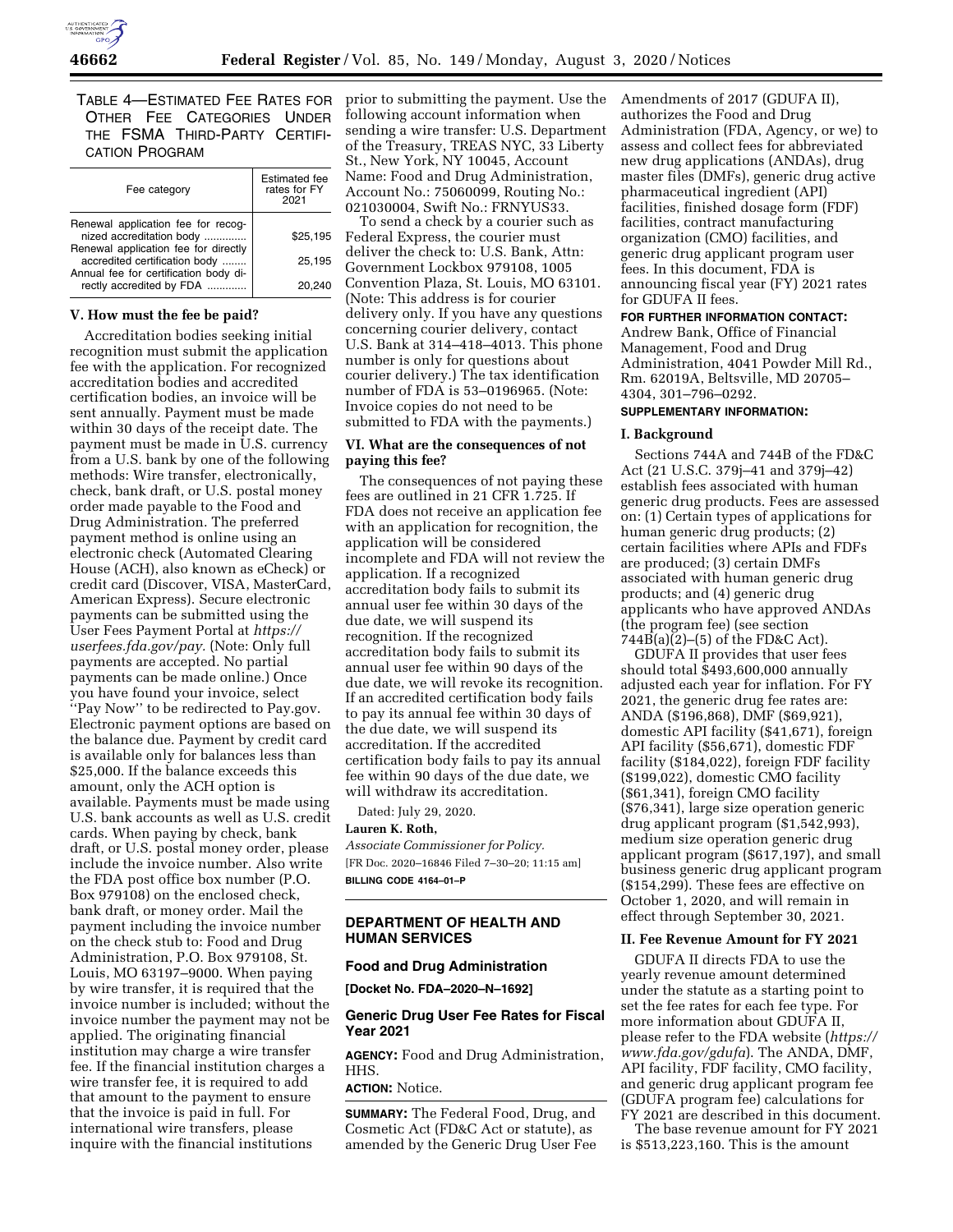calculated for the prior fiscal year, FY 2020, pursuant to the statute (see section 744B(b)(1) of the FD&C Act). GDUFA II specifies that the \$513,223,160 is to be adjusted for inflation increases for FY 2021 using two separate adjustments—one for personnel compensation and benefits (PC&B) and one for non-PC&B costs (see

sections  $744B(c)(1)(B)$  and  $(C)$  of the FD&C Act).

The component of the inflation adjustment for PC&B costs shall be one plus the average annual percent change in the cost of all PC&B paid per full-time equivalent position (FTE) at FDA for the first 3 of the 4 preceding fiscal years, multiplied by the proportion of PC&B costs to total FDA costs of human

generic drug activities for the first 3 of the preceding 4 fiscal years (see section 744B(c)(1)(B) of the FD&C Act).

Table 1 summarizes the actual cost and total FTEs for the specified fiscal years, and provides the percent change from the previous fiscal year and the average percent change over the first 3 of the 4 fiscal years preceding FY 2021. The 3-year average is 1.2644 percent.

## TABLE 1—FDA PERSONNEL COMPENSATION AND BENEFITS (PC&B) EACH YEAR AND PERCENT CHANGE

| Fiscal year | 2017            | 2018            | 2019            | 3-year<br>average |
|-------------|-----------------|-----------------|-----------------|-------------------|
| Total PC&B  | \$2,581,551,000 | \$2,690,678,000 | \$2,620,052,000 | .2644             |
| Total FTEs  | 17.022          | 17.023          | 17.144          |                   |
|             | \$151.660       | \$158.061       | \$152,826       |                   |
|             | 2.8845          | 4.2206          | $-3.3120$       |                   |

The statute specifies that this 1.2644 percent should be multiplied by the proportion of PC&B expended for

human generic drug activities for the first 3 of the preceding 4 fiscal years. Table 2 shows the amount of PC&B and the total amount obligated for human generic drug activities from FY 2017 through FY 2019.

# TABLE 2—PC&B AS A PERCENT OF FEE REVENUES SPENT ON THE PROCESS OF HUMAN GENERIC DRUG APPLICATIONS OVER THE LAST 3 YEARS

| Fiscal year | 2017                                                                  | 2018                                                                  | 2019                                                                  | 3-year<br>average      |
|-------------|-----------------------------------------------------------------------|-----------------------------------------------------------------------|-----------------------------------------------------------------------|------------------------|
| PC&B        | \$271,748,229<br>\$262,058,852<br>\$533,807,081<br>50.9076<br>49.0924 | \$332,617,643<br>\$276.911.265<br>\$609,528,908<br>54.5696<br>45.4304 | \$356,874,114<br>\$290,439,277<br>\$647,313,391<br>55.1316<br>44.8684 | <br>53.5363<br>46.4637 |

The payroll adjustment is 1.2644 percent multiplied by 53.5363 percent (or 0.6769 percent).

The statute specifies that the portion of the inflation adjustment for non-PC&B costs for FY 2021 is the average annual percent change that occurred in the Consumer Price Index (CPI) for urban consumers (Washington-Baltimore, DC-MD-VA-WV; not seasonally adjusted; all items; annual index) for the first 3 of the preceding 4 years of available data multiplied by the proportion of all costs other than PC&B

costs to total costs of human generic drug activities (see section 744B(c)(1)(C) of the FD&C Act). As a result of a geographical revision made by the Bureau of Labor and Statistics in January 2018,<sup>1</sup> the "Washington-Baltimore, DC-MD-VA-WV'' index was discontinued and replaced with two separate indices (*i.e.,* ''Washington-Arlington-Alexandria, DC-VA-MD-WV'' and ''Baltimore-Columbia-Towson, MD''). In order to continue applying a CPI which best reflects the geographic region in which FDA is headquartered

and which provides the most current data available, the Washington-Arlington-Alexandria index will be used in calculating the relevant adjustment factors for FY 2021 and subsequent years. Table 3 provides the summary data for the percent change in the specified CPI. The data are published by the Bureau of Labor Statistics and can be found on its website at: *[https://](https://data.bls.gov/pdq/SurveyOutputServlet?data_tool=dropmap&series_id=CUURS35ASA0,CUUSS35ASA0) [data.bls.gov/pdq/](https://data.bls.gov/pdq/SurveyOutputServlet?data_tool=dropmap&series_id=CUURS35ASA0,CUUSS35ASA0)  [SurveyOutputServlet?data](https://data.bls.gov/pdq/SurveyOutputServlet?data_tool=dropmap&series_id=CUURS35ASA0,CUUSS35ASA0)*\_ *[tool=dropmap&series](https://data.bls.gov/pdq/SurveyOutputServlet?data_tool=dropmap&series_id=CUURS35ASA0,CUUSS35ASA0)*\_ *[id=CUURS35ASA0,CUUSS35ASA0.](https://data.bls.gov/pdq/SurveyOutputServlet?data_tool=dropmap&series_id=CUURS35ASA0,CUUSS35ASA0)* 

## TABLE 3—ANNUAL AND 3-YEAR AVERAGE PERCENT CHANGE IN CPI FOR WASHINGTON-ARLINGTON-ALEXANDRIA AREA

| Year       | 2017             | 2018              | 2019             | 3-year<br>average |
|------------|------------------|-------------------|------------------|-------------------|
| Annual CPI | 256.221<br>.1045 | 261.445<br>2.0389 | 264.777<br>.2745 | <br>.4726         |

To calculate the inflation adjustment for non-pay costs, we multiply the 3 year average percent change in the CPI (1.4726 percent) by the proportion of all costs other than PC&B to total costs of human generic drug activities obligated. Because 53.5363 percent was obligated for PC&B as shown in Table 2, 46.4637

percent is the portion of costs other than PC&B. The non-pay adjustment is 1.4726 percent times 46.4637 percent, or 0.6842 percent.

<sup>1</sup>The Bureau of Labor Statistics' announcement of the geographical revision can be viewed at *[https://](https://www.bls.gov/cpi/additional-resources/geographic-revision-2018.htm)* 

*[www.bls.gov/cpi/additional-resources/geographic](https://www.bls.gov/cpi/additional-resources/geographic-revision-2018.htm)[revision-2018.htm.](https://www.bls.gov/cpi/additional-resources/geographic-revision-2018.htm)*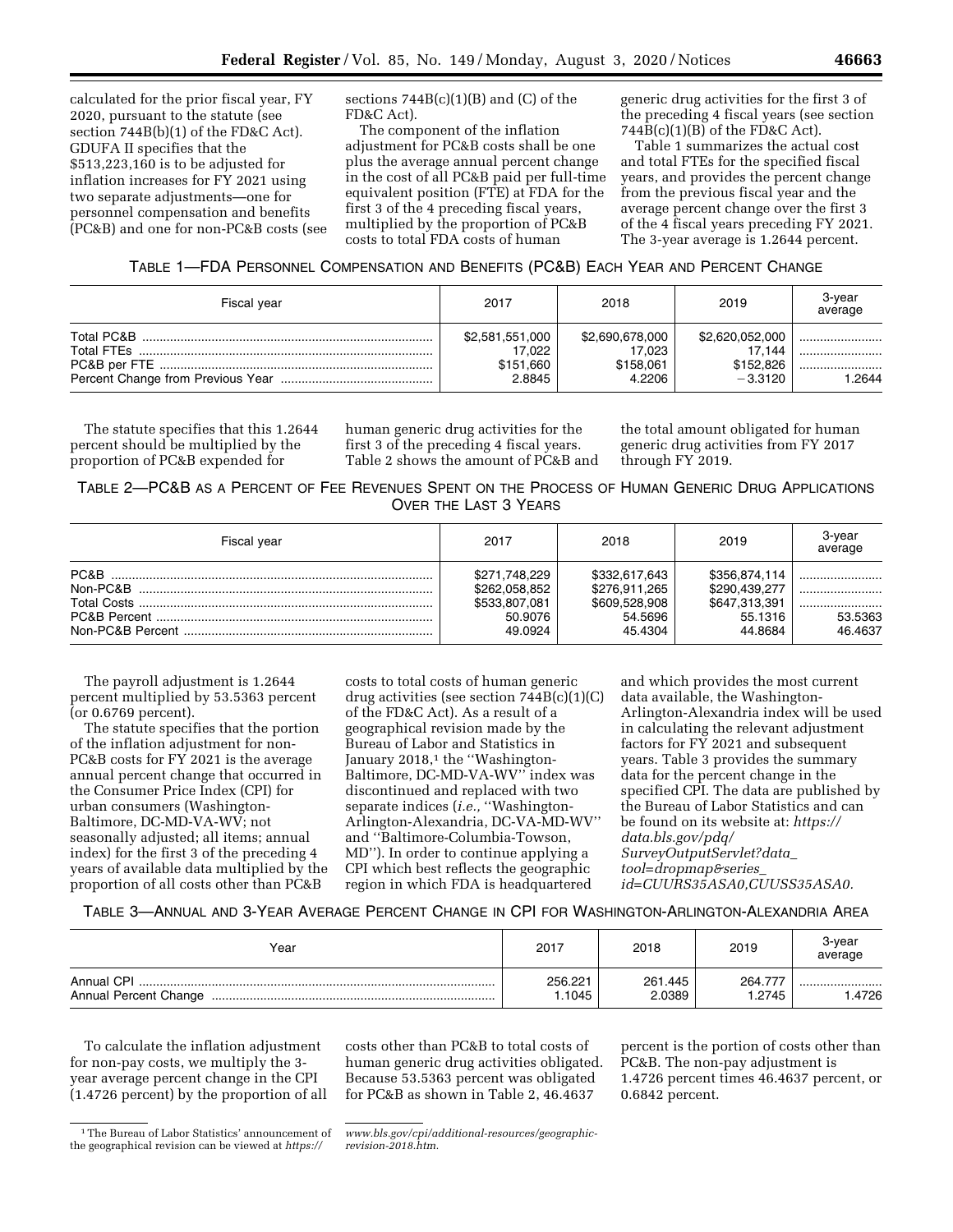To complete the inflation adjustment for FY 2021, we add the PC&B component (0.6769 percent) to the non-PC&B component (0.6842 percent) for a total inflation adjustment of 1.3611 percent (rounded), and then add 1, making an inflation adjustment multiple of 1.013611. We then multiply the base revenue amount for FY 2021 (\$513,223,160) by 1.013611, yielding an inflation-adjusted amount of \$520,209,000 (rounded to the nearest thousand dollars).

## **III. ANDA Filing Fee**

Under GDUFA II, the FY 2021 ANDA filing fee is owed by each applicant that submits an ANDA on or after October 1, 2020. This fee is due on the submission date of the ANDA. Section 744B(b)(2)(B) of the FD&C Act specifies that the ANDA fee will make up 33 percent of the \$520,209,000, which is \$171,668,970.

To calculate the ANDA fee, FDA estimated the number of full application equivalents (FAEs) that will be submitted in FY 2021. The submissions are broken down into three categories: New originals (submissions that have not been received by FDA previously); submissions that FDA refused to receive (RTR-ed) for reasons other than failure to pay fees; and applications that are resubmitted after an RTR decision for reasons other than failure to pay fees. An ANDA counts as one FAE; however, 75 percent of the fee paid for an ANDA that has been RTR-ed shall be refunded according to GDUFA II if: (1) The ANDA is refused for a cause other than failure to pay fees, or (2) the ANDA has been withdrawn prior to receipt (section 744B(a)(3)(D)(i) of the FD&C Act). Therefore, an ANDA that is considered not to have been received by FDA due to reasons other than failure to pay fees or withdrawn prior to receipt counts as one-fourth of an FAE. After an ANDA has been RTR, the applicant has the option of resubmitting. For user fee purposes, these resubmissions are equivalent to new original submissions—ANDA resubmissions are charged the full amount for an application (one FAE).

FDA utilized data from ANDAs submitted from October 1, 2018, to April 30, 2020, to estimate the number of new original ANDAs that will incur filing fees in FY 2021. For FY 2021, the Agency estimates that approximately 867 new original ANDAs will be submitted and incur filing fees. Not all of the new original ANDAs will be received by the Agency and some of those not received will be resubmitted in the same fiscal year. Therefore, the

Agency expects that the FAE count for ANDAs will be 872 for FY 2021.

The FY 2021 application fee is estimated by dividing the number of FAEs that will pay the fee in FY 2021 (872) into the fee revenue amount to be derived from ANDA application fees in FY 2021 (\$171,668,970). The result, rounded to the nearest dollar, is a fee of \$196,868 per ANDA.

The statute provides that those ANDAs that include information about the production of active pharmaceutical ingredients other than by reference to a DMF will pay an additional fee that is based on the number of such active pharmaceutical ingredients and the number of facilities proposed to produce those ingredients (see section  $744B(a)(3)(F)$  of the FD&C Act). FDA anticipates that this additional fee is unlikely to be assessed often; therefore, FDA has not included projections concerning the amount of this fee in calculating the fees for ANDAs.

## **IV. DMF Fee**

Under GDUFA II, the DMF fee is owed by each person that owns a type II API DMF that is referenced, on or after October 1, 2012, in a generic drug submission by an initial letter of authorization. This is a one-time fee for each DMF. This fee is due on the earlier of the date on which the first generic drug submission is submitted that references the associated DMF or the date on which the DMF holder requests the initial completeness assessment. Under section 744B(a)(2)(D)(iii) of the FD&C Act, if a DMF has successfully undergone an initial completeness assessment and the fee is paid, the DMF will be placed on a publicly available list documenting DMFs available for reference.

To calculate the DMF fee, FDA assessed the volume of DMF submissions over time. The Agency assessed DMFs from October 1, 2018, to April 30, 2020, and concluded that averaging the number of fee-paying DMFs provided the most accurate model for predicting fee-paying DMFs for FY 2021. The monthly average of paid DMF submissions the Agency received in FY 2019 and FY 2020 is 31. To determine the FY 2021 projected number of feepaying DMFs, the average of 31 DMF submissions is multiplied by 12 months, which results in 372 estimated FY 2021 fee-paying DMFs. FDA is estimating 372 fee-paying DMFs for FY 2021.

The FY 2021 DMF fee is determined by dividing the DMF target revenue by the estimated number of fee-paying DMFs in FY 2021. Section 744B(b)(2)(A) of the FD&C Act specifies that the DMF fees will make up 5 percent of the

\$520,209,000, which is \$26,010,450. Dividing the DMF revenue amount (\$26,010,450) by the estimated feepaying DMFs (372), and rounding to the nearest dollar, yields a DMF fee of \$69,921 for FY 2021.

#### **V. Foreign Facility Fee Differential**

Under GDUFA II, the fee for a facility located outside the United States and its territories and possessions shall be \$15,000 higher than the amount of the fee for a facility located in the United States and its territories and possessions. The basis for this differential is the extra cost incurred by conducting an inspection outside the United States and its territories and possessions.

#### **VI. FDF and CMO Facility Fees**

Under GDUFA II, the annual FDF facility fee is owed by each person who owns an FDF facility that is identified in at least one approved generic drug submission owned by that person or its affiliates. The CMO facility fee is owed by each person who owns an FDF facility that is identified in at least one approved ANDA but is not identified in an approved ANDA held by the owner of that facility or its affiliates. These fees are due no later than the first business day on or after October 1 of each such year. Section 744B(b)(2)(C) of the FD&C Act specifies that the FDF and CMO facility fee revenue will make up 20 percent of the \$520,209,000, which is \$104,041,800.

To calculate the fees, data from FDA's Integrity Services (IS) were utilized as the primary source of facility information for determining the denominators of each facility fee type. IS is the master data steward for all facility information provided in generic drug submissions received by FDA. A facility's reference status in an approved generic drug submission is extracted directly from submission data rather than relying on data from selfidentification. This information provided the number of facilities referenced as FDF manufacturers in at least one approved generic drug submission. Based on FDA's IS data, the FDF and CMO facility denominators are 188 FDF domestic, 278 FDF foreign, 92 CMO domestic, and 111 CMO foreign facilities for FY 2021.

GDUFA II specifies that the CMO facility fee is to be equal to one-third the amount of the FDF facility fee. Therefore, to generate the target collection revenue amount from FDF and CMO facility fees (\$104,041,800), FDA must weight a CMO facility as onethird of an FDF facility. FDA set fees based on the estimate of 188 FDF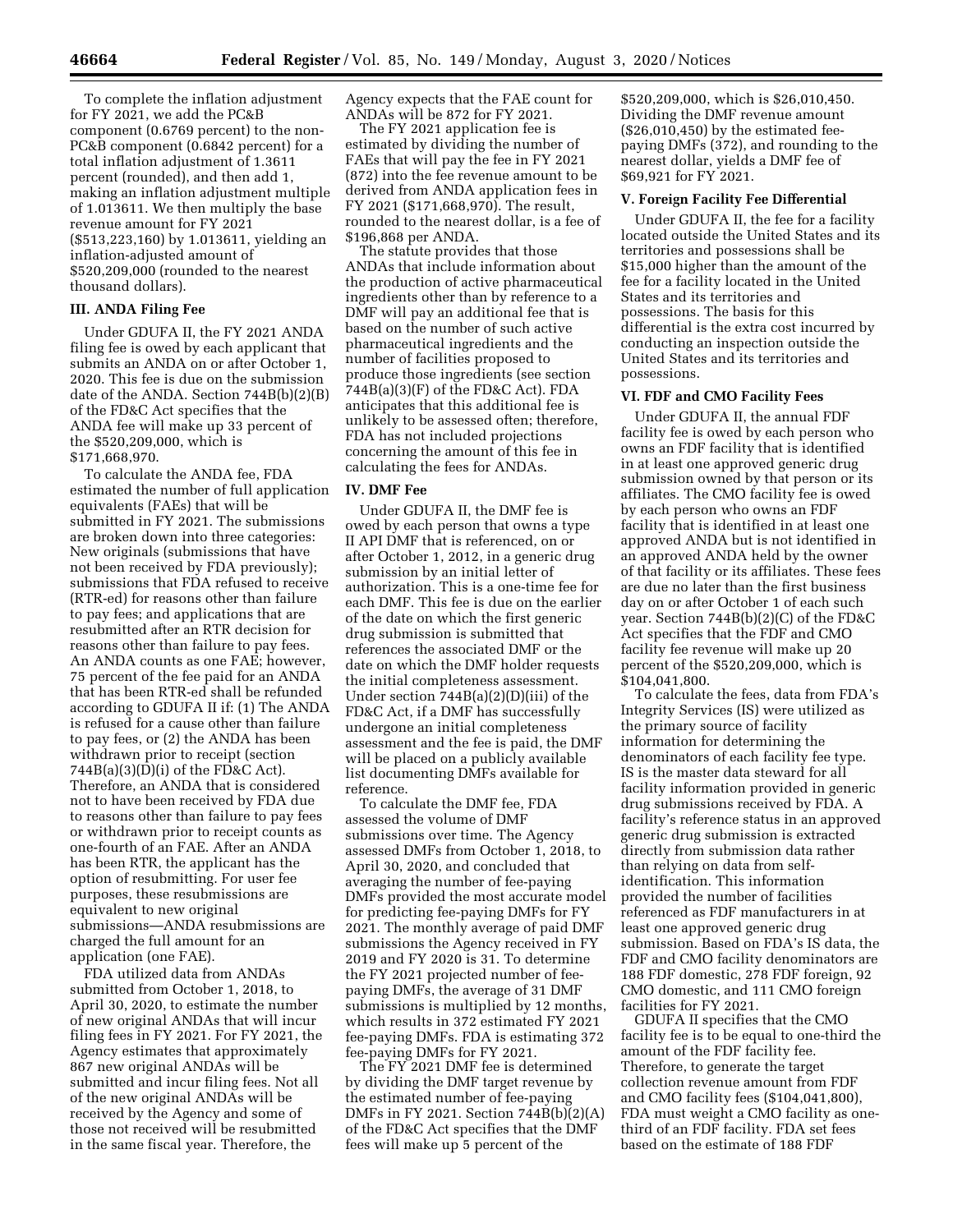domestic, 278 FDF foreign, 30.67 CMO domestic (92 multiplied by one-third), and 37 CMO foreign facilities (111 multiplied by one-third), which equals 533.67 total weighted FDF and CMO facilities for FY 2021.

To calculate the fee for domestic facilities, FDA first determines the total fee revenue that will result from the foreign facility differential by subtracting the fee revenue resulting from the foreign facility fee differential from the target collection revenue amount (\$104,041,800) as follows. The foreign facility fee differential revenue equals the foreign facility fee differential (\$15,000) multiplied by the number of FDF foreign facilities (278) plus the foreign facility fee differential (\$15,000) multiplied by the number of CMO foreign facilities (111), totaling \$5,835,000. This results in foreign fee differential revenue of \$5,835,000 from the total FDF and CMO facility fee target collection revenue. Subtracting the foreign facility differential fee revenue (\$5,835,000) from the total FDF and CMO facility target collection revenue (\$104,041,800) results in a remaining facility fee revenue balance of \$98,206,800. To determine the domestic FDF facility fee, FDA divides the \$98,206,800 by the total weighted number of FDF and CMO facilities (533.67), which results in a domestic FDF facility fee of \$184,022. The foreign FDF facility fee is \$15,000 more than the domestic FDF facility fee, or \$199,022.

According to GDUFA II, the domestic CMO fee is calculated as one-third the amount of the domestic FDF facility fee. Therefore, the domestic CMO fee is \$61,341, rounded to the nearest dollar. The foreign CMO fee is calculated as the domestic CMO fee plus the foreign fee differential of \$15,000. Therefore, the foreign CMO fee is \$76,341.

### **VII. API Facility Fee**

Under GDUFA II, the annual API facility fee is owed by each person who owns a facility that is identified in: (1) At least one approved generic drug submission or (2) in a Type II API DMF referenced in at least one approved generic drug submission. These fees are due no later than the first business day on or after October 1 of each such year. Section 744B(b)(2)(D) of the FD&C Act specifies the API facility fee will make up 7 percent of \$520,209,000 in fee revenue, which is \$36,414,630.

To calculate the API facility fee, data from FDA's IS were utilized as the primary source of facility information for determining the denominator. As stated above, IS is the master data steward for all facility information provided in generic drug submissions

received by FDA. A facility's reference status in an approved generic drug submission is extracted directly from submission data rather than relying on data from self-identification. This information provided the number of facilities referenced as API manufacturers in at least one approved generic drug submission.

The total number of API facilities identified was 664; of that number, 81 were domestic and 583 were foreign facilities. The foreign facility differential is \$15,000. To calculate the fee for domestic facilities, FDA must first subtract the fee revenue that will result from the foreign facility fee differential. FDA takes the foreign facility differential (\$15,000) and multiplies it by the number of foreign facilities (583) to determine the total fee revenue that will result from the foreign facility differential. As a result of that calculation, the foreign fee differential revenue will make up \$8,745,000 of the total API fee revenue. Subtracting the foreign facility differential fee revenue (\$8,745,000) from the total API facility target revenue (\$36,414,630) results in a remaining balance of \$27,669,630. To determine the domestic API facility fee, we divide the \$27,669,630 by the total number of facilities (664), which gives us a domestic API facility fee of \$41,671. The foreign API facility fee is \$15,000 more than the domestic API facility fee, or \$56,671.

### **VIII. Generic Drug Applicant Program Fee**

Under GDUFA II, if a person and its affiliates own at least one but not more than five approved ANDAs on October 1, 2020, the person and its affiliates shall owe a small business GDUFA program fee. If a person and its affiliates own at least six but not more than 19 approved ANDAs, the person and its affiliates shall owe a medium size operation GDUFA program fee. If a person and its affiliates own at least 20 approved ANDAs, the person and its affiliates shall owe a large size operation GDUFA program fee. These fees are due no later than the first business day on or after October 1 of each such year. Section 744B(b)(2)(E) of the FD&C Act specifies the GDUFA program fee will make up 35 percent of \$520,209,000 in fee revenue, which is \$182,073,150.

To determine the appropriate number of parent companies for each tier, the Agency asked companies to claim their ANDAs and affiliates in the Center for Drug Evaluation and Research (CDER) NextGen Portal. The companies were able to confirm relationships currently present in the Agency's records, while also reporting newly approved ANDAs,

newly acquired ANDAs, and new affiliations.

In determining the appropriate number of approved ANDAs, the Agency has factored in a number of variables that could affect the collection of the target revenue: (1) Inactive ANDAs—applicants who have not submitted an annual report for one or more of their approved applications within the past 2 years; (2) FY 2018 Program Fee Arrears List—applicants who failed to satisfy the FY 2018 program fee and were unresponsive to attempts to collect; (3) Center for Biologics Evaluation and Research (CBER) approved ANDAs— applicants and their affiliates with CBER-approved ANDAs in addition to CDER's approved ANDAs; (4) Withdrawals of approved ANDAs by April 1st— applicants who have submitted a written request for withdrawal of approval by April 1st of the previous fiscal year; and (5) Abbreviated Antibiotic Applications (AADA) conversions—ANDAs (previously AADAs) for bulk antibiotic drug substance converted and refiled as DMFs. The list of original approved ANDAs from the Generic Drug Review Platform as of April 30, 2020, shows 283 applicants in the small business tier, 67 applicants in the medium size tier, and 73 applicants in the large size tier. Factoring in all the variables for the fourth year of GDUFA II, the Agency estimates there will be 220 applicants in the small business tier, 60 applicants in the medium size tier, and 72 applicants in the large size tier for FY 2021.

To calculate the GDUFA program fee, GDUFA II provides that large size operation generic drug applicants pay the full fee, medium size operation applicants pay two-fifths of the full fee, and small business applicants pay onetenth of the full fee. To generate the target collection revenue amount from GDUFA program fees (\$182,073,150), we must weigh medium and small tiered applicants as a subset of a large size operation generic drug applicant. FDA will set fees based on the weighted estimate of 22.00 applicants in the small business tier (220 multiplied by 10 percent), 24.00 applicants in the medium size tier (60 multiplied by 40 percent), and 72 applicants in the large size tier, arriving at 118 total weighted applicants for FY 2021.

To generate the large size operation GDUFA program fee, FDA divides the target revenue amount of \$182,073,150 by 118, which equals \$1,542,993. The medium size operation GDUFA program fee is 40 percent of the full fee (\$617,197), and the small business operation GDUFA program fee is 10 percent of the full fee (\$154,299).